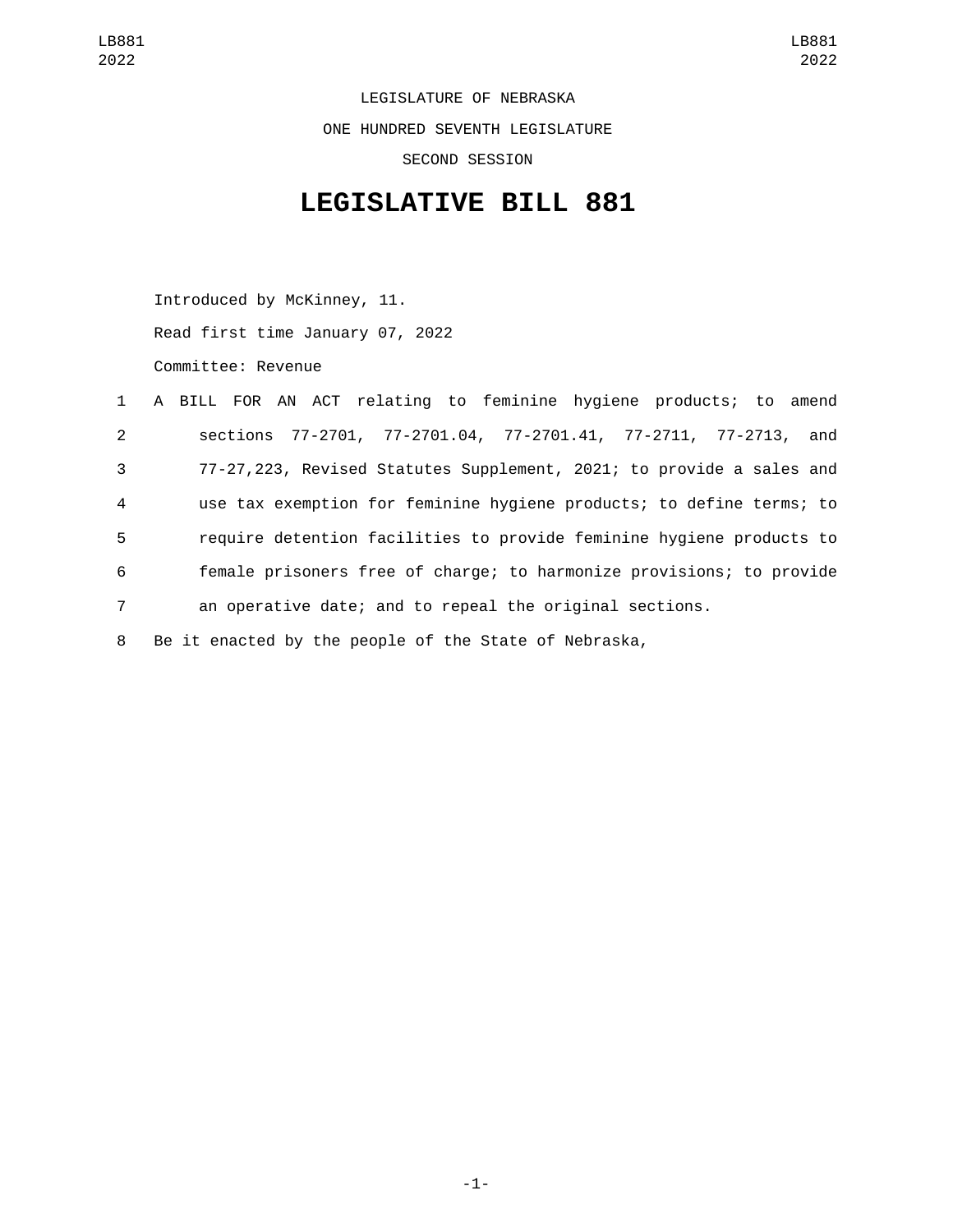Section 1. Section 77-2701, Revised Statutes Supplement, 2021, is 2 amended to read: 77-2701 Sections 77-2701 to 77-27,135.01, 77-27,222, 77-27,235, 77-27,236, 77-27,238, and 77-27,239 and section 4 of this act shall be known and may be cited as the Nebraska Revenue Act of 1967. Sec. 2. Section 77-2701.04, Revised Statutes Supplement, 2021, is 7 amended to read: 77-2701.04 For purposes of sections 77-2701.04 to 77-2713 and 77-27,239 and section 4 of this act, unless the context otherwise requires, the definitions found in sections 77-2701.05 to 77-2701.55 11 shall be used. Sec. 3. Section 77-2701.41, Revised Statutes Supplement, 2021, is 13 amended to read: 77-2701.41 Taxpayer means any person subject to a tax imposed by sections 77-2701 to 77-2713 and section 4 of this act. Sec. 4. (1) Sales and use taxes shall not be imposed on the gross 17 receipts from the sale, storage, use, or other consumption in this state 18 of feminine hygiene products. 19 (2) For purposes of this section: (a) Feminine hygiene products means tampons, panty liners, menstrual cups, sanitary napkins, and other similar tangible personal property designed for feminine hygiene in connection with the human menstrual cycle but does not include grooming and hygiene products; and (b) Grooming and hygiene products means soaps and cleaning solutions, shampoo, toothpaste, mouthwash, antiperspirants, and sun tan lotions and screens, regardless of whether the items meet the definition 27 of over-the-counter drug in section 77-2704.09. Sec. 5. Section 77-2711, Revised Statutes Supplement, 2021, is 29 amended to read: 77-2711 (1)(a) The Tax Commissioner shall enforce sections

77-2701.04 to 77-2713 and section 4 of this act and may prescribe, adopt,

-2-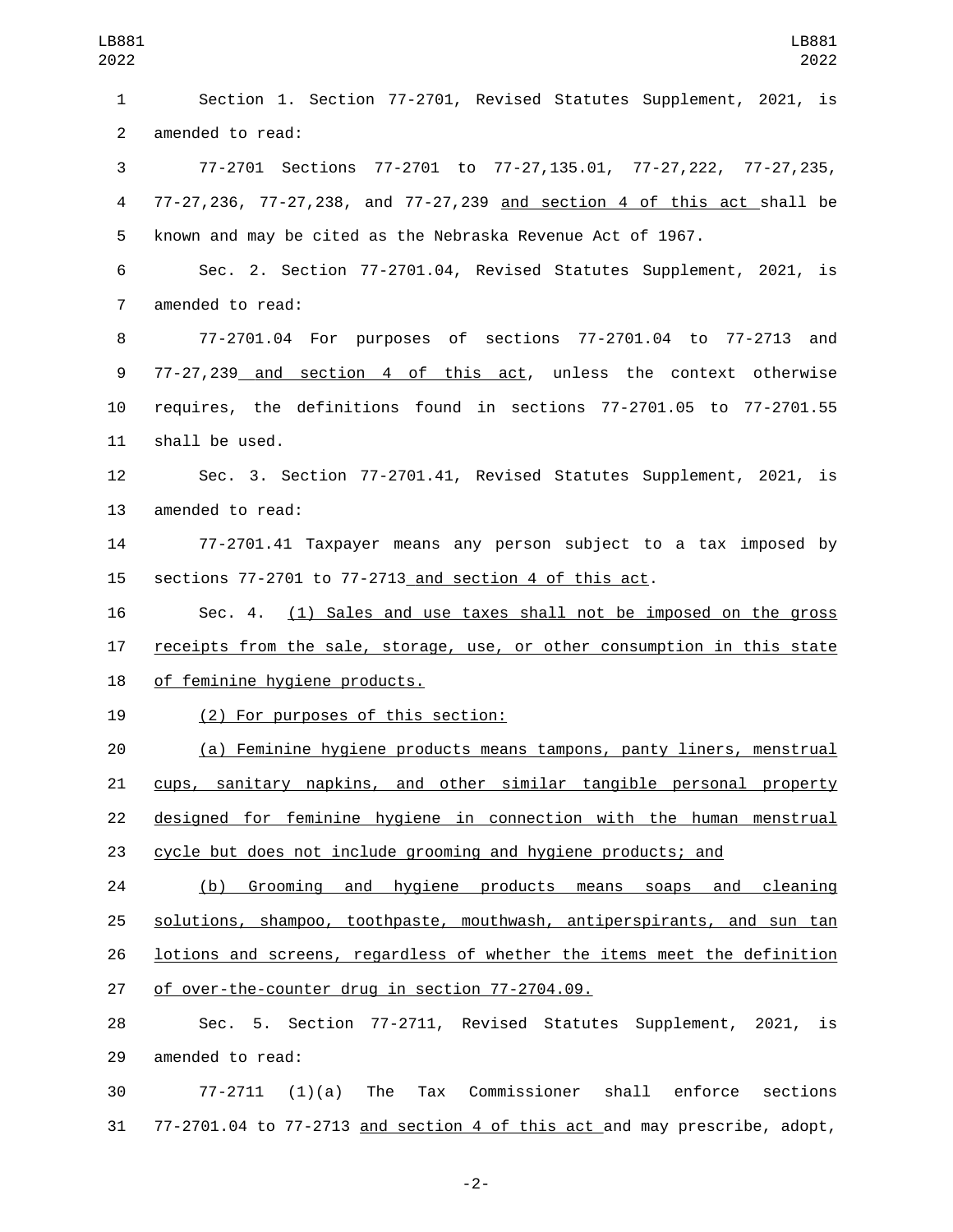and enforce rules and regulations relating to the administration and 2 enforcement of such sections.

 (b) The Tax Commissioner may prescribe the extent to which any ruling or regulation shall be applied without retroactive effect.

 (2) The Tax Commissioner may employ accountants, auditors, investigators, assistants, and clerks necessary for the efficient administration of the Nebraska Revenue Act of 1967 and may delegate authority to his or her representatives to conduct hearings, prescribe regulations, or perform any other duties imposed by such act.

 (3)(a) Every seller, every retailer, and every person storing, using, or otherwise consuming in this state property purchased from a retailer shall keep such records, receipts, invoices, and other pertinent papers in such form as the Tax Commissioner may reasonably require.

 (b) Every such seller, retailer, or person shall keep such records for not less than three years from the making of such records unless the Tax Commissioner in writing sooner authorized their destruction.

 (4) The Tax Commissioner or any person authorized in writing by him or her may examine the books, papers, records, and equipment of any person selling property and any person liable for the use tax and may investigate the character of the business of the person in order to verify the accuracy of any return made or, if no return is made by the person, to ascertain and determine the amount required to be paid. In the examination of any person selling property or of any person liable for the use tax, an inquiry shall be made as to the accuracy of the reporting of city and county sales and use taxes for which the person is liable under the Local Option Revenue Act or sections 13-319, 13-324, 13-2813, and 77-6403 and the accuracy of the allocation made between the various counties, cities, villages, and municipal counties of the tax due. The Tax Commissioner may make or cause to be made copies of resale or exemption certificates and may pay a reasonable amount to the person having custody of the records for providing such copies.

-3-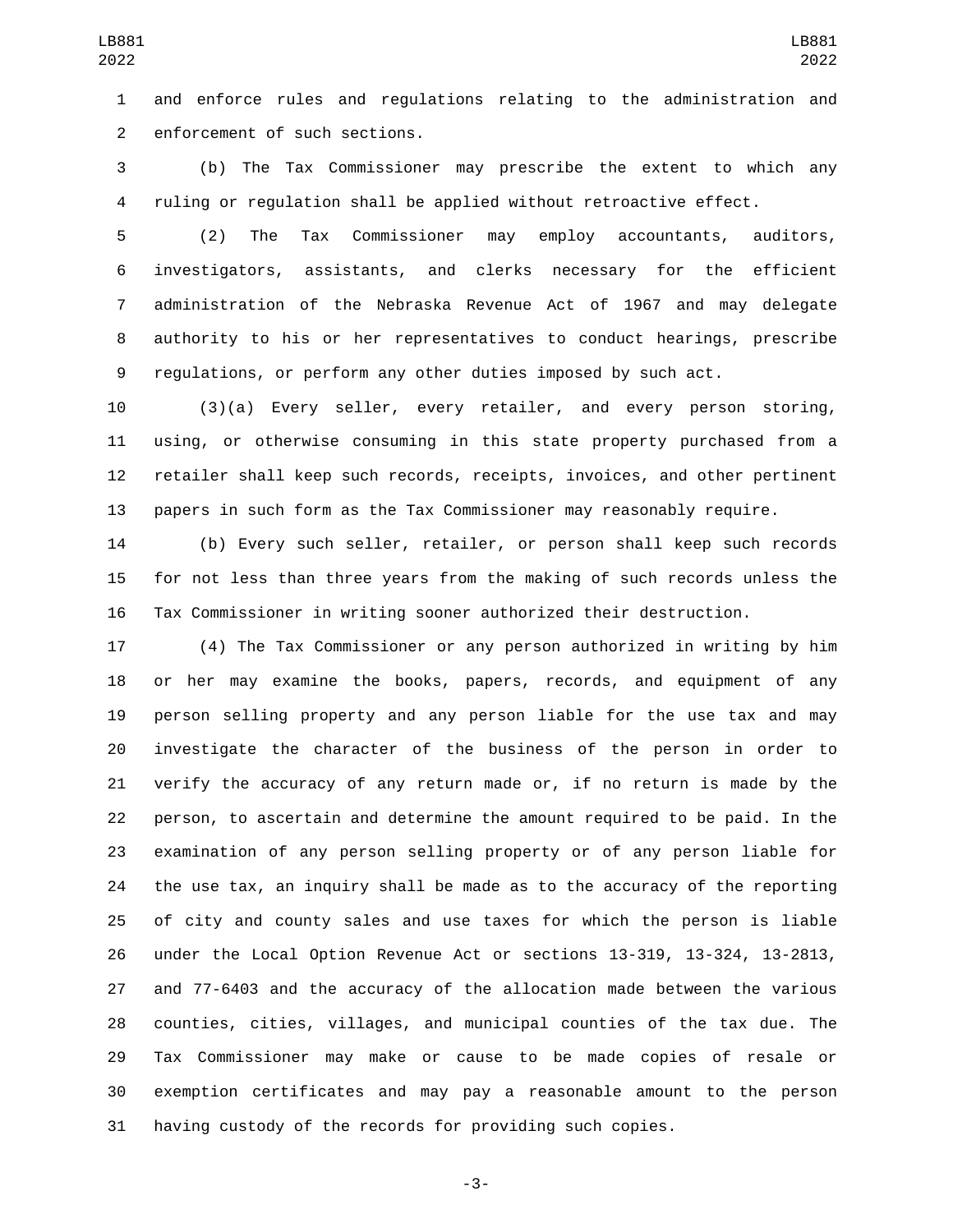(5) The taxpayer shall have the right to keep or store his or her records at a point outside this state and shall make his or her records available to the Tax Commissioner at all times.3

 (6) In administration of the use tax, the Tax Commissioner may require the filing of reports by any person or class of persons having in his, her, or their possession or custody information relating to sales of property, the storage, use, or other consumption of which is subject to the tax. The report shall be filed when the Tax Commissioner requires and shall set forth the names and addresses of purchasers of the property, the sales price of the property, the date of sale, and such other 11 information as the Tax Commissioner may require.

 (7) It shall be a Class I misdemeanor for the Tax Commissioner or any official or employee of the Tax Commissioner, the State Treasurer, or the Department of Administrative Services to make known in any manner whatever the business affairs, operations, or information obtained by an investigation of records and activities of any retailer or any other person visited or examined in the discharge of official duty or the amount or source of income, profits, losses, expenditures, or any particular thereof, set forth or disclosed in any return, or to permit any return or copy thereof, or any book containing any abstract or particulars thereof to be seen or examined by any person not connected with the Tax Commissioner. Nothing in this section shall be construed to prohibit (a) the delivery to a taxpayer, his or her duly authorized representative, or his or her successors, receivers, trustees, executors, administrators, assignees, or guarantors, if directly interested, of a certified copy of any return or report in connection with his or her tax, (b) the publication of statistics so classified as to prevent the identification of particular reports or returns and the items thereof, (c) the inspection by the Attorney General, other legal representative of the state, or county attorney of the reports or returns of any taxpayer when either (i) information on the reports or returns is considered by

-4-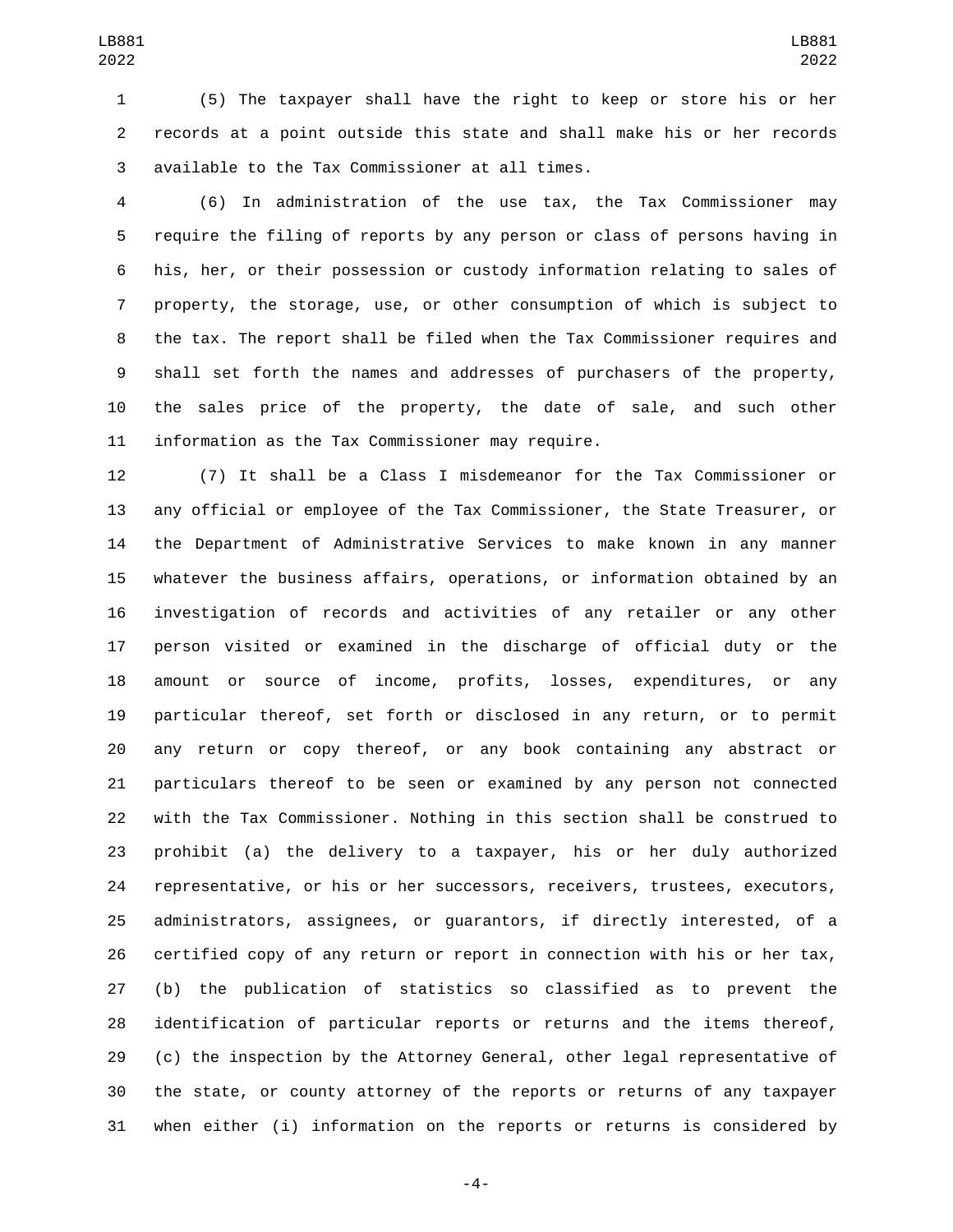the Attorney General to be relevant to any action or proceeding instituted by the taxpayer or against whom an action or proceeding is being considered or has been commenced by any state agency or the county or (ii) the taxpayer has instituted an action to review the tax based thereon or an action or proceeding against the taxpayer for collection of tax or failure to comply with the Nebraska Revenue Act of 1967 is being considered or has been commenced, (d) the furnishing of any information to the United States Government or to states allowing similar privileges to the Tax Commissioner, (e) the disclosure of information and records to a collection agency contracting with the Tax Commissioner pursuant to sections 77-377.01 to 77-377.04, (f) the disclosure to another party to a transaction of information and records concerning the transaction between the taxpayer and the other party, (g) the disclosure of information pursuant to section 77-27,195, 77-5731, 77-6837, 77-6839, or 77-6928, or (h) the disclosure of information to the Department of Labor necessary for the administration of the Employment Security Law, the Contractor Registration Act, or the Employee Classification Act.

 (8) Notwithstanding the provisions of subsection (7) of this section, the Tax Commissioner may permit the Postal Inspector of the United States Postal Service or his or her delegates to inspect the reports or returns of any person filed pursuant to the Nebraska Revenue Act of 1967 when information on the reports or returns is relevant to any action or proceeding instituted or being considered by the United States Postal Service against such person for the fraudulent use of the mails to carry and deliver false and fraudulent tax returns to the Tax Commissioner with the intent to defraud the State of Nebraska or to evade 27 the payment of Nebraska state taxes.

 (9) Notwithstanding the provisions of subsection (7) of this section, the Tax Commissioner may permit other tax officials of this state to inspect the tax returns, reports, and applications filed under sections 77-2701.04 to 77-2713 and section 4 of this act, but such

-5-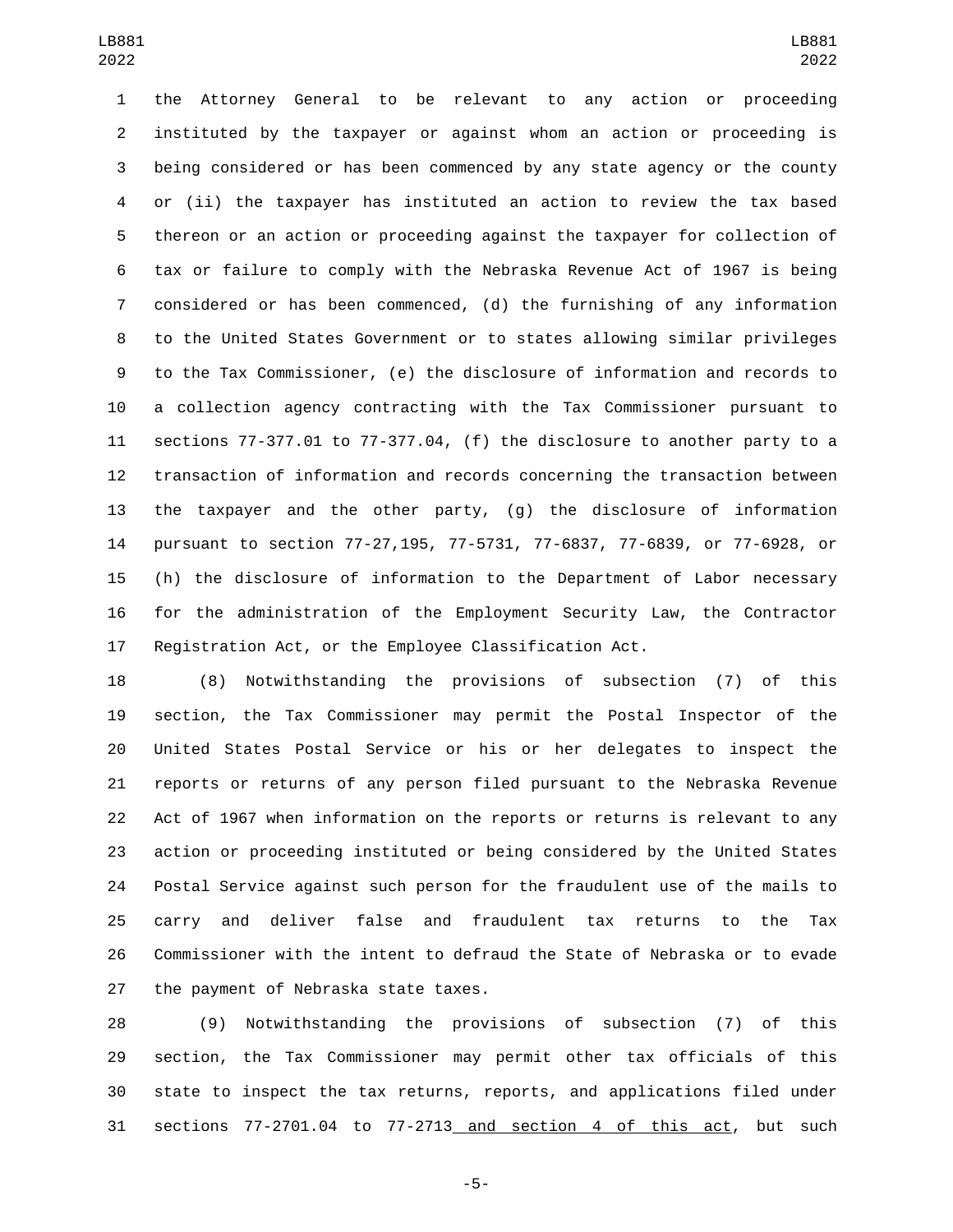inspection shall be permitted only for purposes of enforcing a tax law and only to the extent and under the conditions prescribed by the rules and regulations of the Tax Commissioner.3

 (10) Notwithstanding the provisions of subsection (7) of this section, the Tax Commissioner may, upon request, provide the county board of any county which has exercised the authority granted by section 81-3716 with a list of the names and addresses of the hotels located within the county for which lodging sales tax returns have been filed or for which lodging sales taxes have been remitted for the county's County Visitors Promotion Fund under the Nebraska Visitors Development Act.

 The information provided by the Tax Commissioner shall indicate only the names and addresses of the hotels located within the requesting county for which lodging sales tax returns have been filed for a specified period and the fact that lodging sales taxes remitted by or on behalf of the hotel have constituted a portion of the total sum remitted by the state to the county for a specified period under the provisions of the Nebraska Visitors Development Act. No additional information shall be 18 revealed.

 (11)(a) Notwithstanding the provisions of subsection (7) of this section, the Tax Commissioner shall, upon written request by the Auditor of Public Accounts or the office of Legislative Audit, make tax returns and tax return information open to inspection by or disclosure to the Auditor of Public Accounts or employees of the office of Legislative Audit for the purpose of and to the extent necessary in making an audit of the Department of Revenue pursuant to section 50-1205 or 84-304. Confidential tax returns and tax return information shall be audited only upon the premises of the Department of Revenue. All audit workpapers pertaining to the audit of the Department of Revenue shall be stored in a 29 secure place in the Department of Revenue.

 (b) No employee of the Auditor of Public Accounts or the office of Legislative Audit shall disclose to any person, other than another

-6-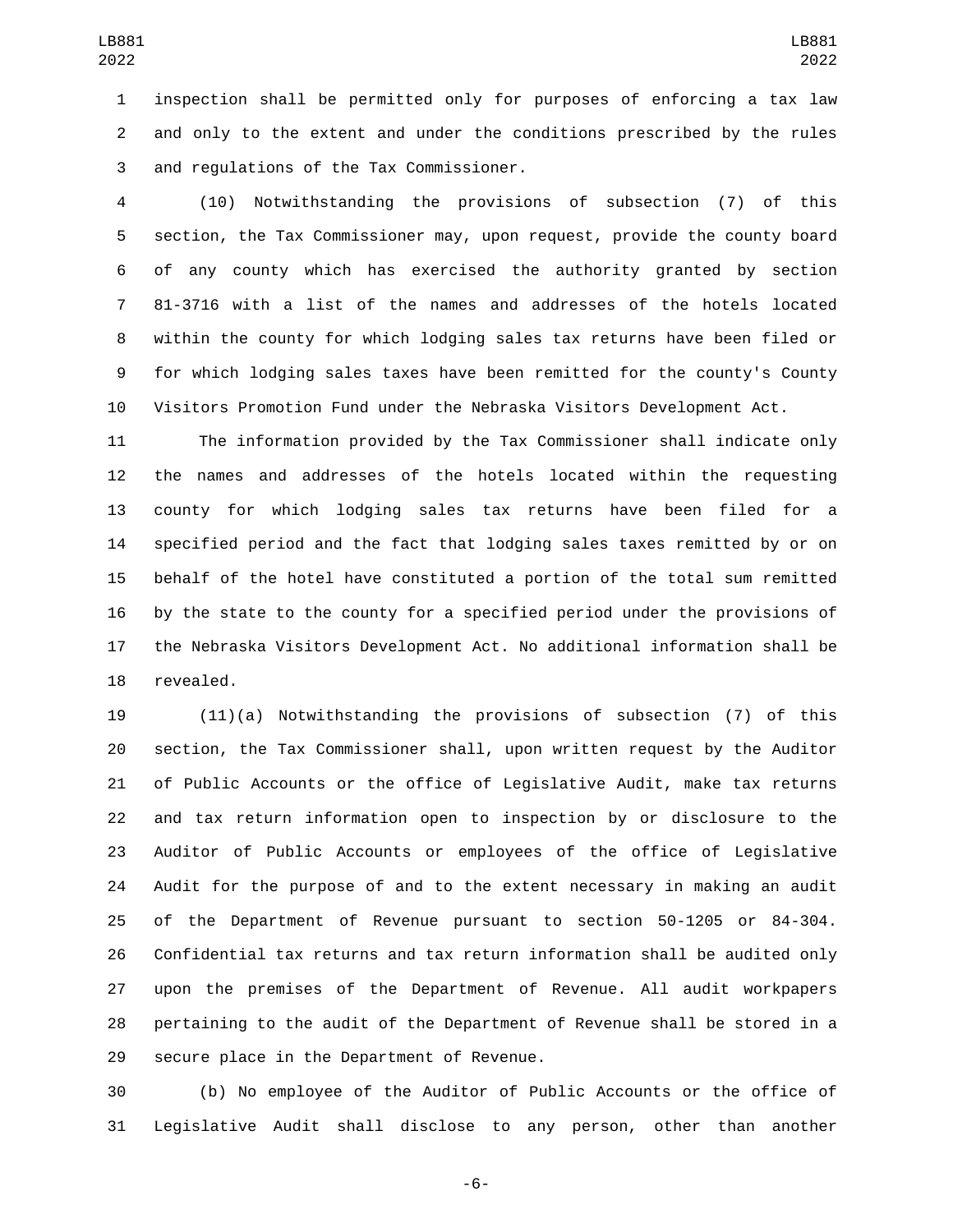Auditor of Public Accounts or office employee whose official duties require such disclosure, any return or return information described in the Nebraska Revenue Act of 1967 in a form which can be associated with or otherwise identify, directly or indirectly, a particular taxpayer.

 (c) Any person who violates the provisions of this subsection shall be guilty of a Class I misdemeanor. For purposes of this subsection, employee includes a former Auditor of Public Accounts or office of 8 Legislative Audit employee.

 (12) For purposes of this subsection and subsections (11) and (14) 10 of this section:

 (a) Disclosure means the making known to any person in any manner a 12 tax return or return information;

13 (b) Return information means:

 (i) A taxpayer's identification number and (A) the nature, source, or amount of his or her income, payments, receipts, deductions, exemptions, credits, assets, liabilities, net worth, tax liability, tax withheld, deficiencies, overassessments, or tax payments, whether the taxpayer's return was, is being, or will be examined or subject to other investigation or processing or (B) any other data received by, recorded by, prepared by, furnished to, or collected by the Tax Commissioner with respect to a return or the determination of the existence or possible existence of liability or the amount of liability of any person for any tax, penalty, interest, fine, forfeiture, or other imposition or offense; and

 (ii) Any part of any written determination or any background file document relating to such written determination; and

 (c) Tax return or return means any tax or information return or claim for refund required by, provided for, or permitted under sections 77-2701 to 77-2713 and section 4 of this act which is filed with the Tax Commissioner by, on behalf of, or with respect to any person and any amendment or supplement thereto, including supporting schedules,

-7-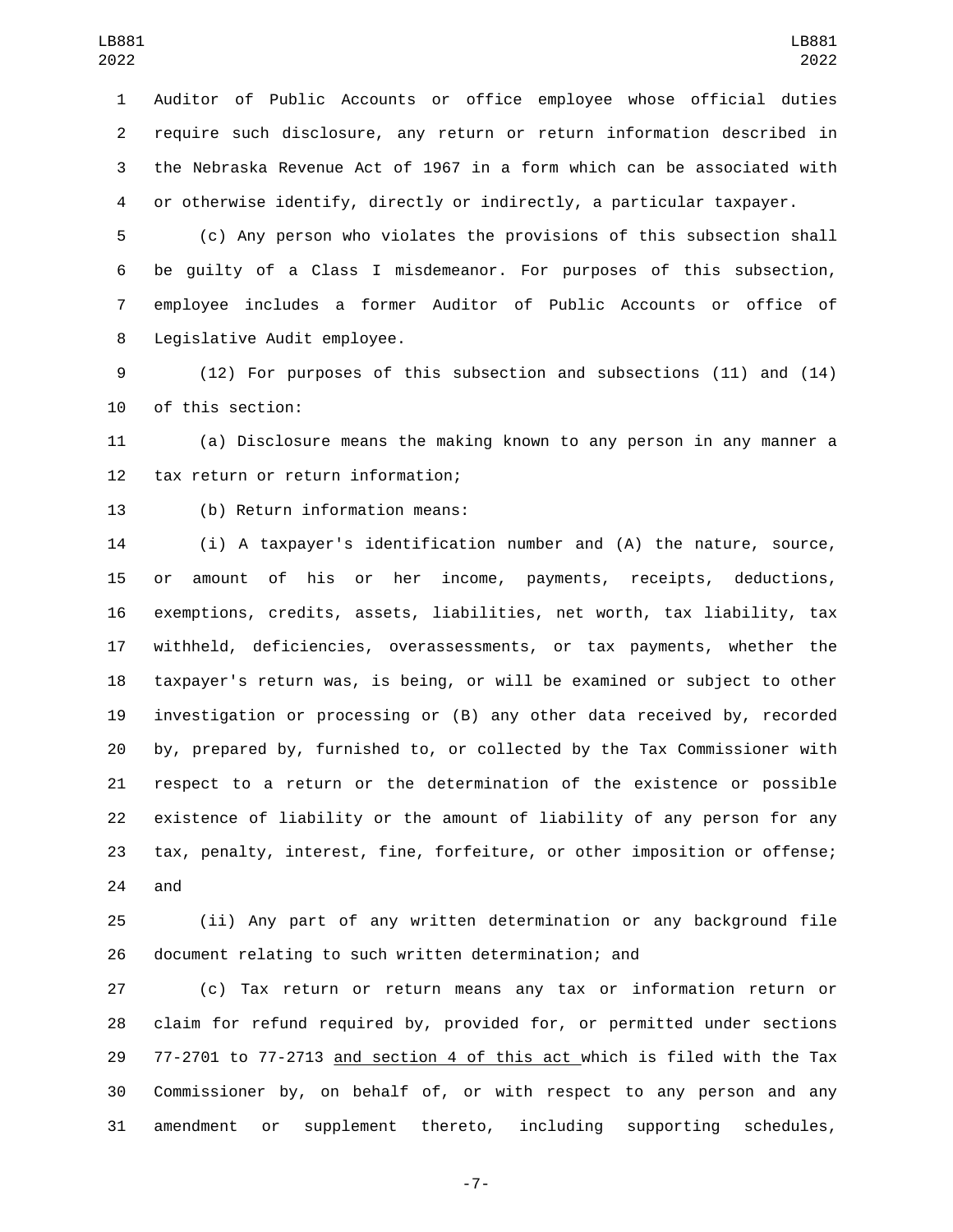attachments, or lists which are supplemental to or part of the filed 2 return.

 (13) Notwithstanding the provisions of subsection (7) of this section, the Tax Commissioner shall, upon request, provide any municipality which has adopted the local option sales tax under the Local Option Revenue Act with a list of the names and addresses of the retailers which have collected the local option sales tax for the municipality. The request may be made annually and shall be submitted to the Tax Commissioner on or before June 30 of each year. The information provided by the Tax Commissioner shall indicate only the names and addresses of the retailers. The Tax Commissioner may provide additional information to a municipality so long as the information does not include any data detailing the specific revenue, expenses, or operations of any 14 particular business.

 (14)(a) Notwithstanding the provisions of subsection (7) of this section, the Tax Commissioner shall, upon written request, provide an individual certified under subdivision (b) of this subsection representing a municipality which has adopted the local option sales and use tax under the Local Option Revenue Act with confidential sales and use tax returns and sales and use tax return information regarding taxpayers that possess a sales tax permit and the amounts remitted by such permitholders at locations within the boundaries of the requesting municipality or with confidential business use tax returns and business use tax return information regarding taxpayers that file a Nebraska and Local Business Use Tax Return and the amounts remitted by such taxpayers at locations within the boundaries of the requesting municipality. Any written request pursuant to this subsection shall provide the Department of Revenue with no less than ten business days to prepare the sales and use tax returns and sales and use tax return information requested. The individual certified under subdivision (b) of this subsection shall review such returns and return information only upon the premises of the

-8-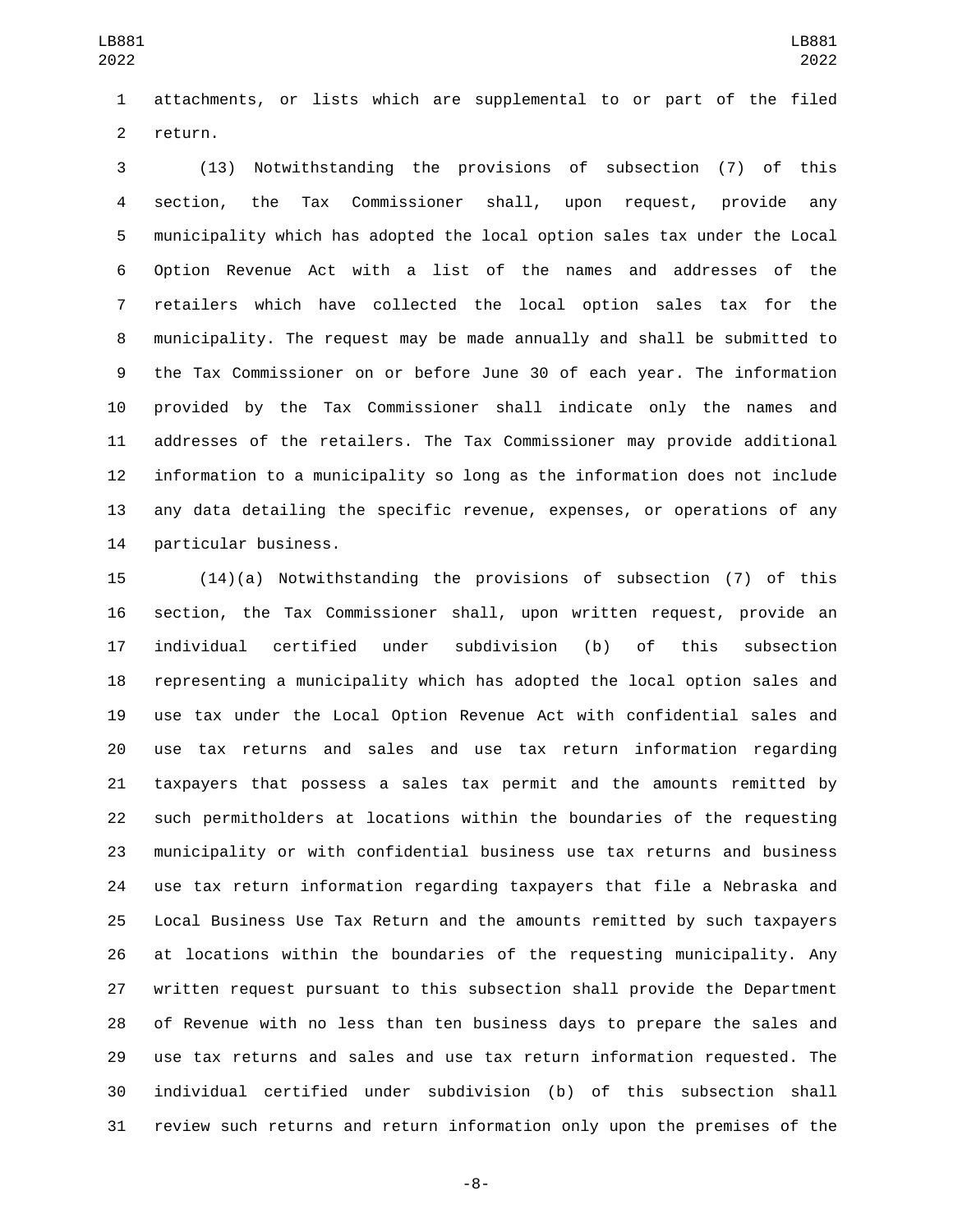department, except that such limitation shall not apply if the certifying municipality has an agreement in effect under the Nebraska Advantage Transformational Tourism and Redevelopment Act. In such case, the individual certified under subdivision (b) of this subsection may request that copies of such returns and return information be sent to him or her by electronic transmission, secured in a manner as determined by the Tax Commissioner.7

 (b) Each municipality that seeks to request information under subdivision (a) of this subsection shall certify to the Department of Revenue one individual who is authorized by such municipality to make such request and review the documents described in subdivision (a) of this subsection. The individual may be a municipal employee or an individual who contracts with the requesting municipality to provide financial, accounting, or other administrative services.

 (c) No individual certified by a municipality pursuant to subdivision (b) of this subsection shall disclose to any person any information obtained pursuant to a review under this subsection. An individual certified by a municipality pursuant to subdivision (b) of this subsection shall remain subject to this subsection after he or she (i) is no longer certified or (ii) is no longer in the employment of or 21 under contract with the certifying municipality.

 (d) Any person who violates the provisions of this subsection shall 23 be quilty of a Class I misdemeanor.

 (e) The Department of Revenue shall not be held liable by any person for an impermissible disclosure by a municipality or any agent or employee thereof of any information obtained pursuant to a review under 27 this subsection.

 (15) In all proceedings under the Nebraska Revenue Act of 1967, the Tax Commissioner may act for and on behalf of the people of the State of Nebraska. The Tax Commissioner in his or her discretion may waive all or part of any penalties provided by the provisions of such act or interest

-9-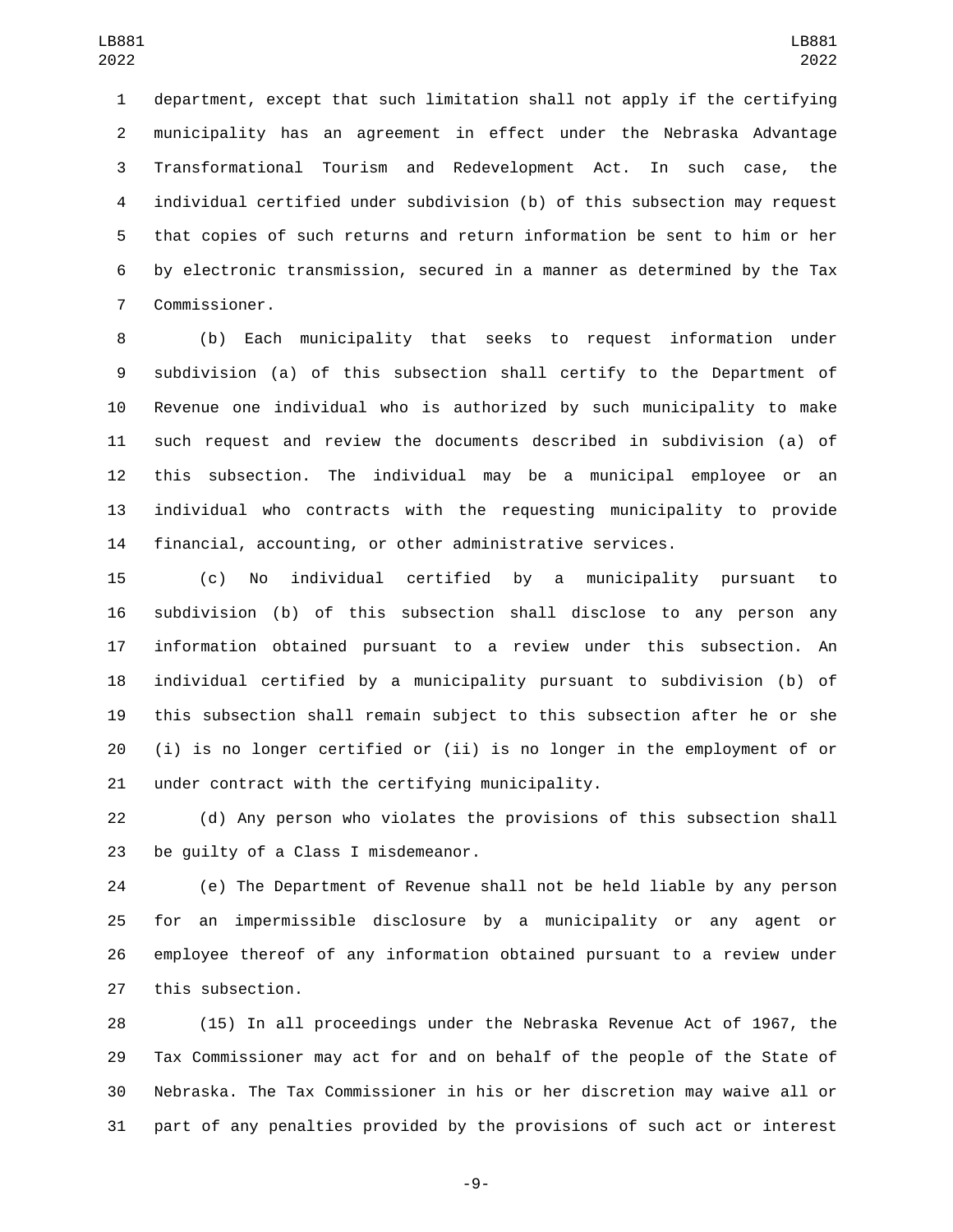on delinquent taxes specified in section 45-104.02, as such rate may from 2 time to time be adjusted.

 (16)(a) The purpose of this subsection is to set forth the state's policy for the protection of the confidentiality rights of all participants in the system operated pursuant to the streamlined sales and use tax agreement and of the privacy interests of consumers who deal with 7 model 1 sellers.

8 (b) For purposes of this subsection:

 (i) Anonymous data means information that does not identify a 10 person;

 (ii) Confidential taxpayer information means all information that is protected under a member state's laws, regulations, and privileges; and

 (iii) Personally identifiable information means information that 14 identifies a person.

 (c) The state agrees that a fundamental precept for model 1 sellers is to preserve the privacy of consumers by protecting their anonymity. With very limited exceptions, a certified service provider shall perform its tax calculation, remittance, and reporting functions without retaining the personally identifiable information of consumers.

 (d) The governing board of the member states in the streamlined sales and use tax agreement may certify a certified service provider only if that certified service provider certifies that:

 (i) Its system has been designed and tested to ensure that the 24 fundamental precept of anonymity is respected;

 (ii) Personally identifiable information is only used and retained to the extent necessary for the administration of model 1 with respect to 27 exempt purchasers;

 (iii) It provides consumers clear and conspicuous notice of its information practices, including what information it collects, how it collects the information, how it uses the information, how long, if at all, it retains the information, and whether it discloses the information

-10-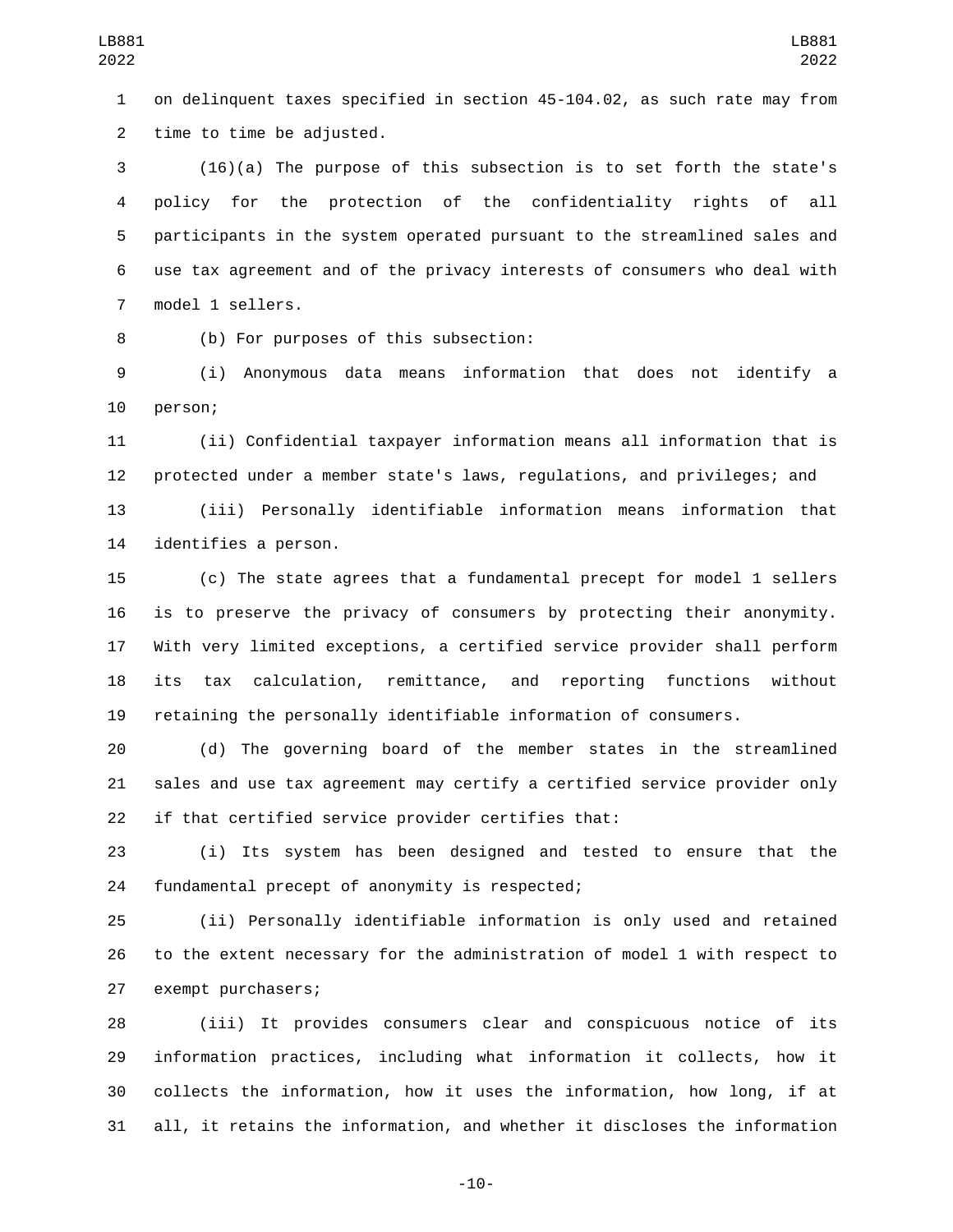to member states. Such notice shall be satisfied by a written privacy policy statement accessible by the public on the website of the certified 3 service provider;

 (iv) Its collection, use, and retention of personally identifiable information is limited to that required by the member states to ensure the validity of exemptions from taxation that are claimed by reason of a consumer's status or the intended use of the goods or services purchased; 8 and

 (v) It provides adequate technical, physical, and administrative safeguards so as to protect personally identifiable information from 11 unauthorized access and disclosure.

 (e) The state shall provide public notification to consumers, including exempt purchasers, of the state's practices relating to the collection, use, and retention of personally identifiable information.

 (f) When any personally identifiable information that has been collected and retained is no longer required for the purposes set forth in subdivision (16)(d)(iv) of this section, such information shall no 18 longer be retained by the member states.

 (g) When personally identifiable information regarding an individual is retained by or on behalf of the state, it shall provide reasonable access by such individual to his or her own information in the state's possession and a right to correct any inaccurately recorded information.

 (h) If anyone other than a member state, or a person authorized by that state's law or the agreement, seeks to discover personally identifiable information, the state from whom the information is sought should make a reasonable and timely effort to notify the individual of 27 such request.

 (i) This privacy policy is subject to enforcement by the Attorney 29 General.

 (j) All other laws and regulations regarding the collection, use, and maintenance of confidential taxpayer information remain fully

-11-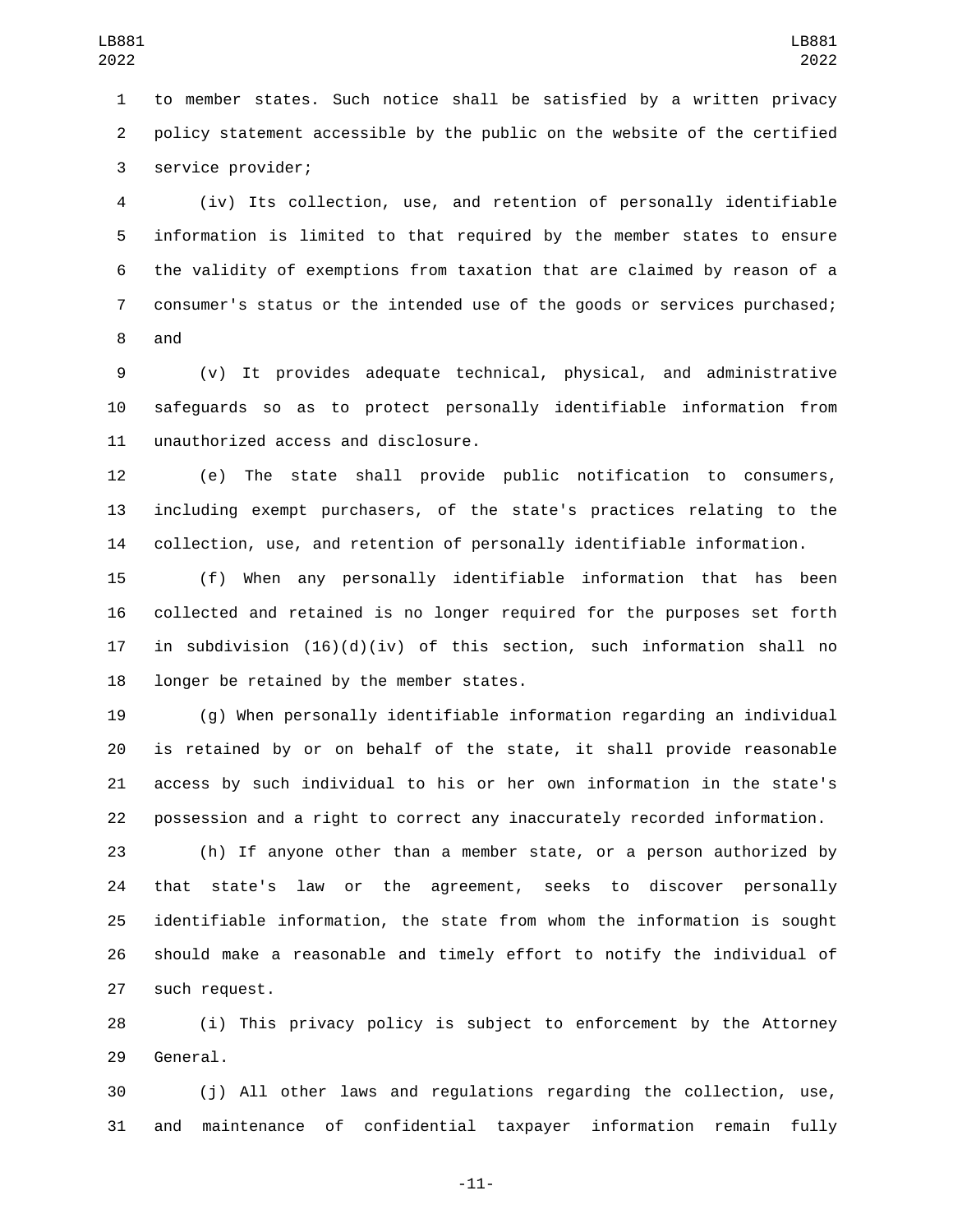applicable and binding. Without limitation, this subsection does not 2 enlarge or limit the state's authority to:

 (i) Conduct audits or other reviews as provided under the agreement 4 and state law;

 (ii) Provide records pursuant to the federal Freedom of Information Act, disclosure laws with governmental agencies, or other regulations;

 (iii) Prevent, consistent with state law, disclosure of confidential 8 taxpayer information;

 (iv) Prevent, consistent with federal law, disclosure or misuse of federal return information obtained under a disclosure agreement with the 11 Internal Revenue Service; and

 (v) Collect, disclose, disseminate, or otherwise use anonymous data 13 for governmental purposes.

 Sec. 6. Section 77-2713, Revised Statutes Supplement, 2021, is 15 amended to read:

 77-2713 (1) Any person required under the provisions of sections 77-2701.04 to 77-2713 and section 4 of this act to collect, account for, or pay over any tax imposed by the Nebraska Revenue Act of 1967 who willfully fails to collect or truthfully account for or pay over such tax and any person who willfully attempts in any manner to evade any tax imposed by such provisions of such act or the payment thereof shall, in addition to other penalties provided by law, be guilty of a Class IV 23 felony.

 (2) Any person who willfully aids or assists in, procures, counsels, or advises the preparation or presentation of a false or fraudulent return, affidavit, claim, or document under or in connection with any matter arising under sections 77-2701.04 to 77-2713 and section 4 of this 28 act shall, whether or not such falsity or fraud is with the knowledge or consent of the person authorized or required to present such return, affidavit, claim, or document, be guilty of a Class IV felony.

(3) A person who engages in business as a retailer in this state

-12-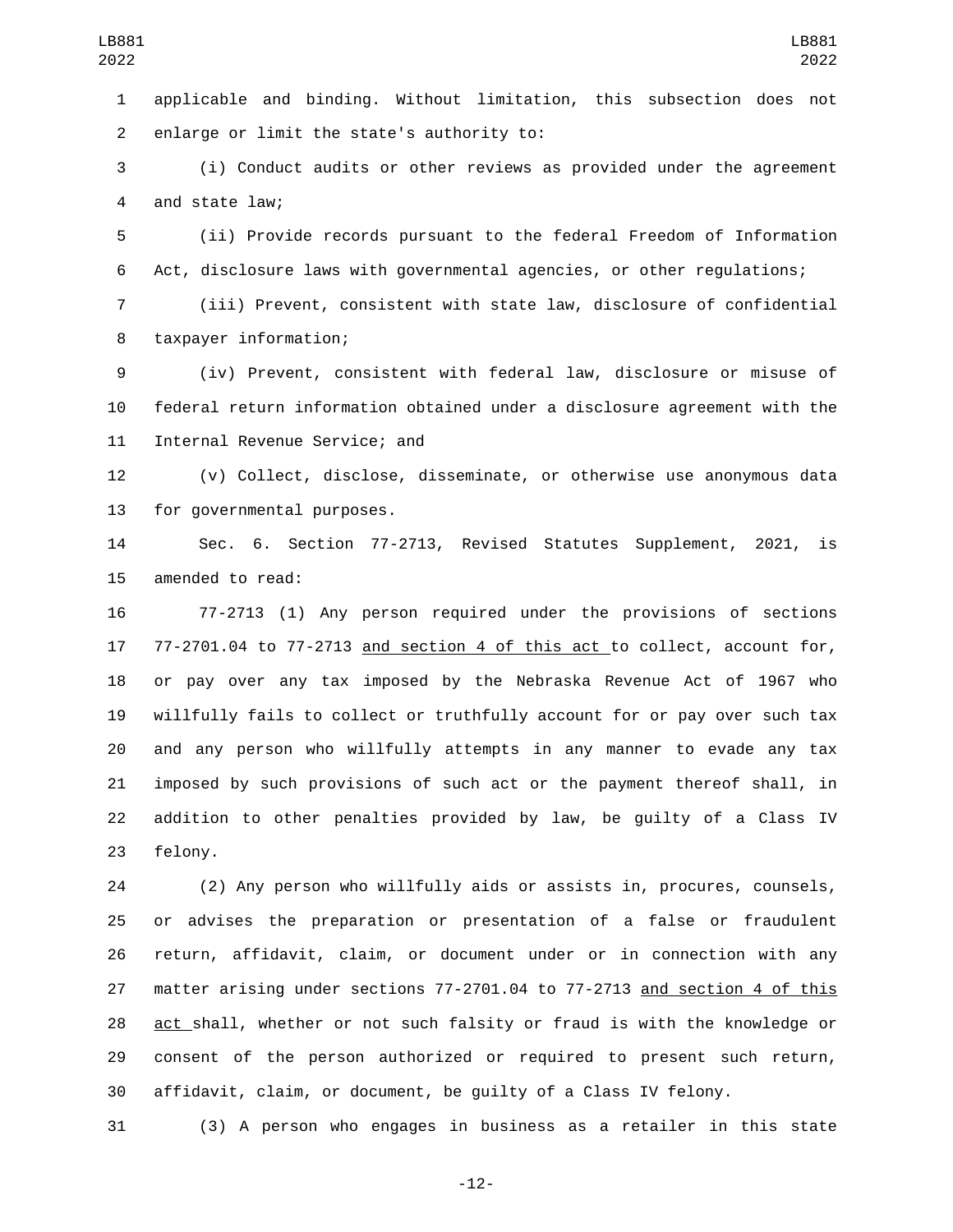without a permit or permits or after a permit has been suspended and each officer of any corporation which so engages in business shall be guilty of a Class IV misdemeanor. Each day of such operation shall constitute a 4 separate offense.

 (4) Any person who gives a resale certificate to the seller for property which he or she knows, at the time of purchase, is purchased for the purpose of use rather than for the purpose of resale, lease, or rental by him or her in the regular course of business shall be guilty of 9 a Class IV misdemeanor.

 (5) Any violation of the provisions of sections 77-2701.04 to 77-2713 and section 4 of this act, except as otherwise provided, shall be 12 a Class IV misdemeanor.

 (6) Any prosecution under sections 77-2701.04 to 77-2713 and section 4 of this act shall be instituted within three years after the commission of the offense. If such offense is the failure to do an act required by any of such sections to be done before a certain date, a prosecution for such offense may be commenced not later than three years after such date. The failure to do any act required by sections 77-2701.04 to 77-2713 and section 4 of this act shall be deemed an act committed in part at the principal office of the Tax Commissioner. Any prosecution under the provisions of the Nebraska Revenue Act of 1967 may be conducted in any county where the person or corporation to whose liability the proceeding relates resides or has a place of business or in any county in which such criminal act is committed. The Attorney General shall have concurrent jurisdiction with the county attorney in the prosecution of any offenses under the provisions of the Nebraska Revenue Act of 1967.

 Sec. 7. Section 77-27,223, Revised Statutes Supplement, 2021, is 28 amended to read:

 77-27,223 A county may raise revenue by levying and collecting a license or occupation tax on any person, partnership, limited liability company, corporation, or business engaged in the sale of admissions to

-13-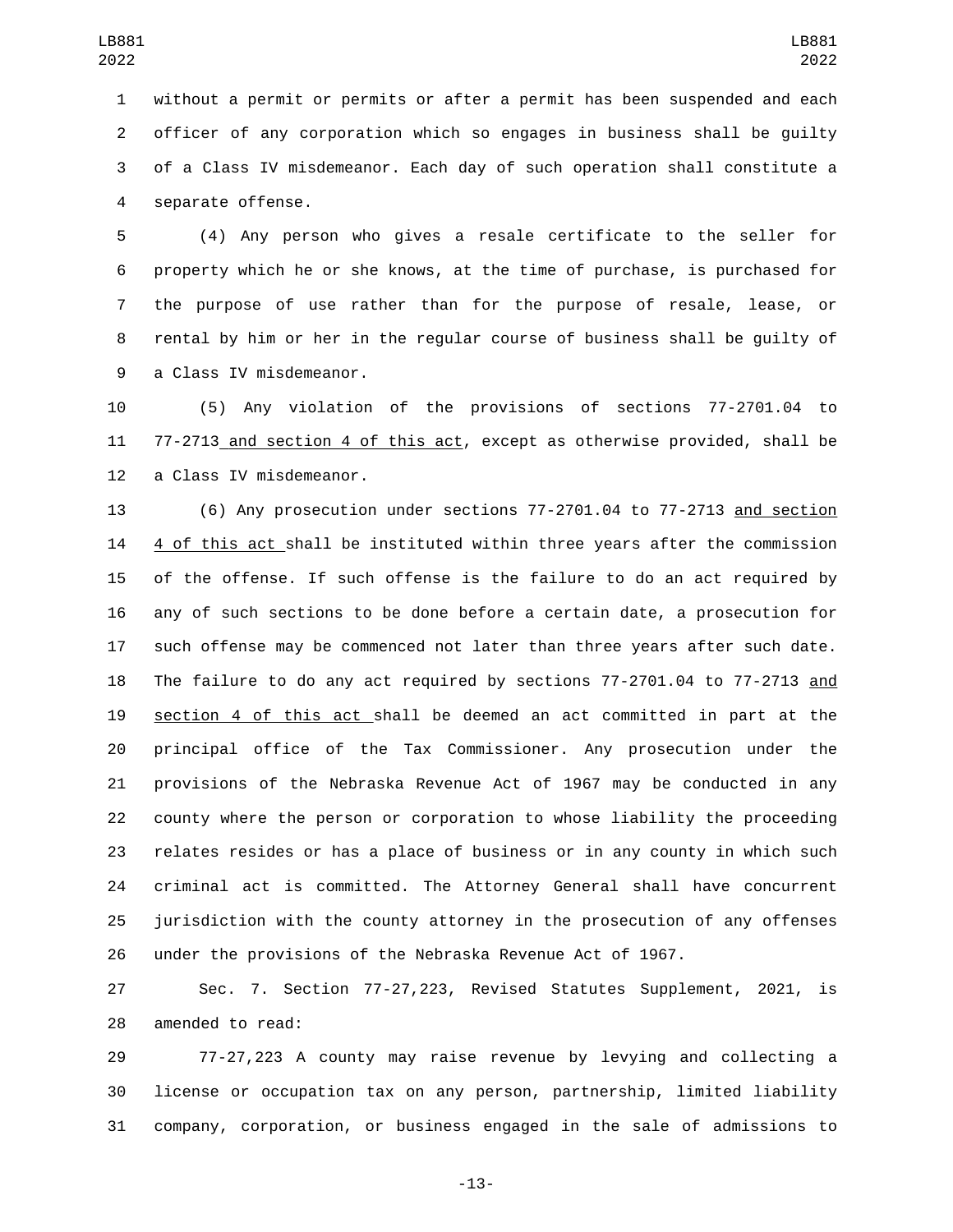recreational, cultural, entertainment, or concert events that are subject to sales tax under sections 77-2701.04 to 77-2713 and section 4 of this act that occur outside any incorporated municipality, but within the boundary limits of the county. The tax shall be uniform in respect to the class upon which it is imposed. The tax shall be based upon a certain percentage of gross receipts from sales in the county of the person, partnership, limited liability company, corporation, or business, and may include sales of other goods and services at such locations and events, not to exceed one and one-half percent. A county may not impose the tax on sales that are within an incorporated city or village. No county shall levy and collect a license or occupation tax under this section unless approved by a majority of those voting on the question at a special, 13 primary, or general election.

14 Sec. 8. (1) For purposes of this section:

15 (a) Detention facility means any:

16 (i) Facility operated by the Department of Correctional Services;

17 (ii) City or county jail;

 (iii) Juvenile detention facility or staff secure juvenile facility 19 as such terms are defined in section 83-4,125; or

 (iv) Any other entity or institution operated by the state, a political subdivision, or a combination of political subdivisions for the careful keeping or rehabilitative needs of prisoners or detainees; and

 (b) Prisoner means any adult or juvenile incarcerated or detained in any detention facility and includes, but is not limited to, any adult or juvenile who is accused of, convicted of, sentenced for, or adjudicated for violations of criminal law or the terms and conditions of parole, probation, pretrial release, post-release supervision, or a diversionary 28 program.

 (2) If any female prisoner in a detention facility needs a feminine hygiene product, the detention facility shall supply such product to the 31 prisoner free of charge.